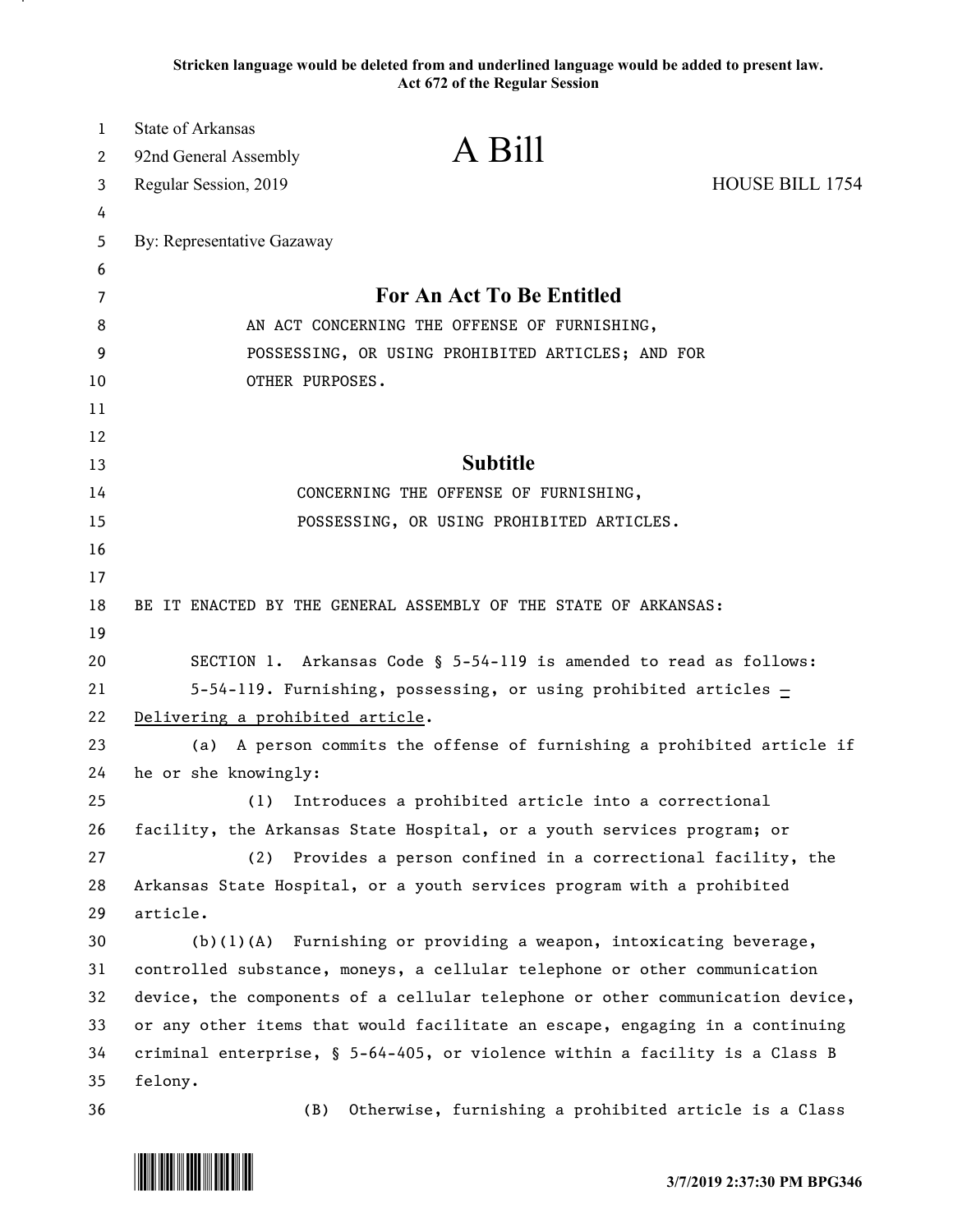HB1754

 C felony. (2) This section does not apply to a religious official who supplies sacramental wine labeled as sacramental wine to an inmate in the Department of Correction for the sole purpose of an approved religious service, pursuant to rules and regulations promulgated by the Board of Corrections. (c)(1) A person commits possessing a prohibited article if, being an inmate of a correctional facility or in the custody of a correctional facility, the person knowingly possesses a: 10 (A) Cellular telephone or other communication device;  $\Theta$ f (B) Component of a cellular telephone or other communication device; or 13 (C) Controlled substance. (2) Possessing a prohibited article is a Class B felony. (d)(1) A person commits using a prohibited article if, being an inmate of a correctional facility or in the custody of a correctional facility, the person knowingly uses a cellular telephone or other communication device to commit or to attempt, conspire, or solicit to commit: (A) An escape from the custody of the correctional facility; (B) Engaging in a continuing criminal enterprise, § 5-64- 405; or (C) A violent felony as defined at § 5-4-501(d)(2). (2) Using a prohibited article is a Class A felony. (e)(1) A person commits the offense of delivering a prohibited article if, being an inmate of a correctional facility or in the custody of a correctional facility, the person knowingly delivers a controlled substance to another person. (2)(A) Delivering a prohibited article is a Class A felony if the controlled substance through its use causes the death of or serious bodily injury to another person. (B) Otherwise, delivering a prohibited article is a Class B felony. (f) A person may not be convicted of furnishing, possessing, or delivering a prohibited article if the prohibited article is a controlled

substance and the person has been charged with, tried for, or convicted of a

3/7/2019 2:37:30 PM BPG346